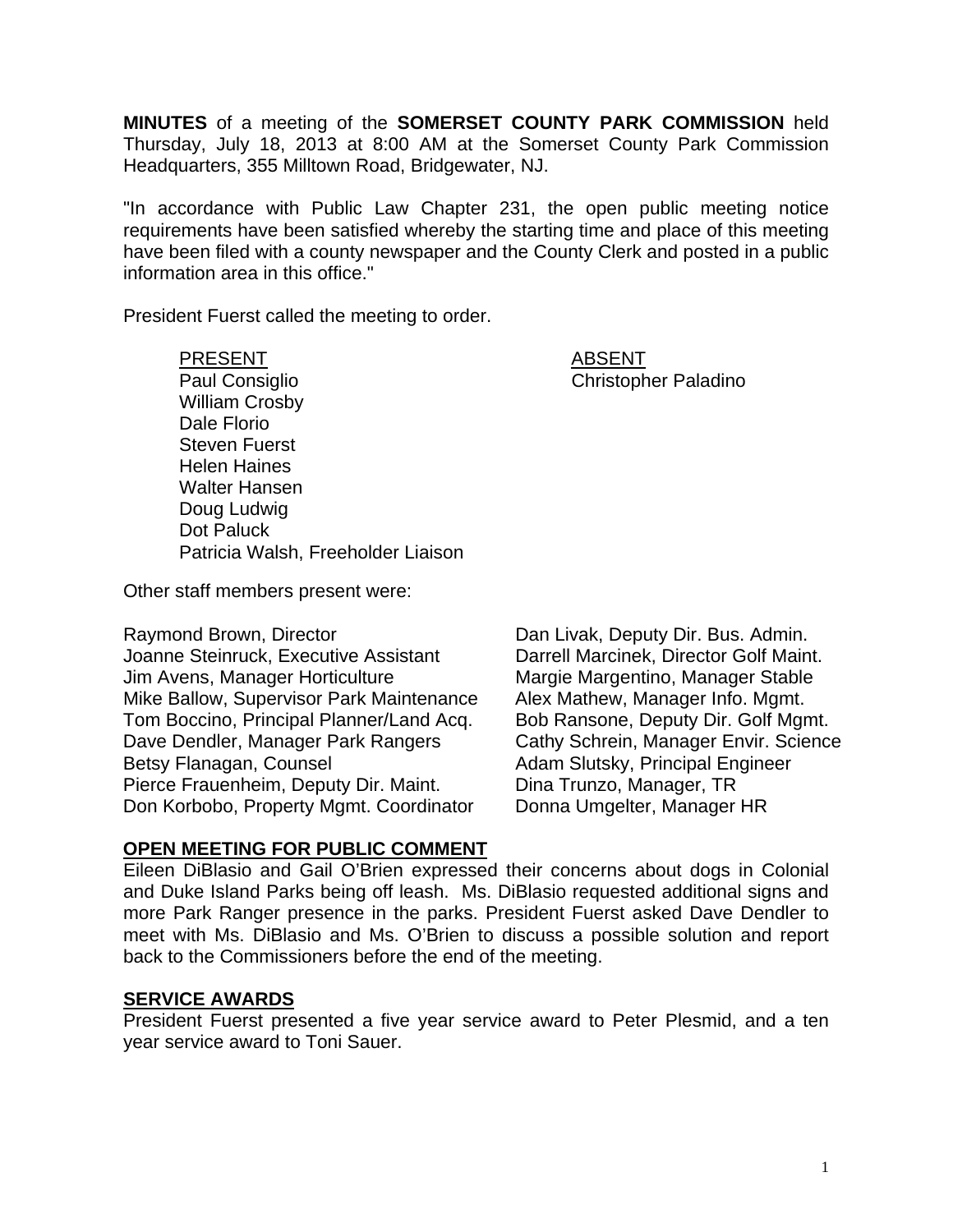## **APPROVAL OF THE MINUTES**

President Fuerst called for the approval of the minutes of the last regular meeting held June 20, 2013. MOVED BY: Commissioner Crosby; seconded by: Commissioner Consiglio. YEAS: Commissioners Consiglio, Crosby, Florio, Haines, Hansen. Ludwig. Paluck. and President Fuerst. NAYES: None. ARSENT Hansen, Ludwig, Paluck, and President Fuerst. NAYES: None. Commissioner Paladino.

## **AUDIT COMMITTEE**

Commissioner Florio introduced Robert Butvilla of Suplee, Clooney & Company. Mr. Butvilla stated that the audit was a clean audit with no issues.

Commissioner Florio reported that the Audit Committee has reviewed the report and recommends approval.

## **Resolution R13-057 – Accepting the Audit Report**

Resolution recommends accepting Suplee, Clooney & Company auditor's letter dated July 2, 2013 and the audit report for the year ended December 31, 2012. MOVED BY: Commissioner Hansen; seconded by: Commissioner Consiglio. YEAS: Commissioners Consiglio, Crosby, Florio, Haines, Hansen, Ludwig, Paluck, and President Fuerst. NAYES: None. ABSENT: Commissioner Paladino.

# **APPROVAL OF BILLS FOR PAYMENT**

## **Resolution R13-058 - Payment of Claims**

Resolution authorizing payment of bills for \$1,093,046.05 comprising of check numbers 237596-237610, 237872-237883, 237616-237672, 237884-237962, 238053, 238221-238286, and 238719-238777. MOVED BY: Commissioner Crosby; seconded by: Commissioner Consiglio. YEAS: Commissioners Consiglio, Crosby, Florio, Haines, Hansen, Ludwig, Paluck, and President Fuerst. NAYES: None. ABSENT: Commissioner Paladino.

## **DIRECTOR'S REPORT**

Director Brown submitted a report for the month of June 2013. Ray shared photographs of the new wheelchair accessible carriage at the Stable that the Park Foundation funded. The carriage will be used for a new Therapeutic Recreation program at the Stable. Ray thanked everyone that attended the ribbon cutting and the Park Foundation for the purchase.

## **COMMISSIONER CORRESPONDENCE**

Notice of Public Hearing from New Jersey Water Supply regarding the City of New Brunswick's renewal of uninterruptible water supply from the Raritan Basin System.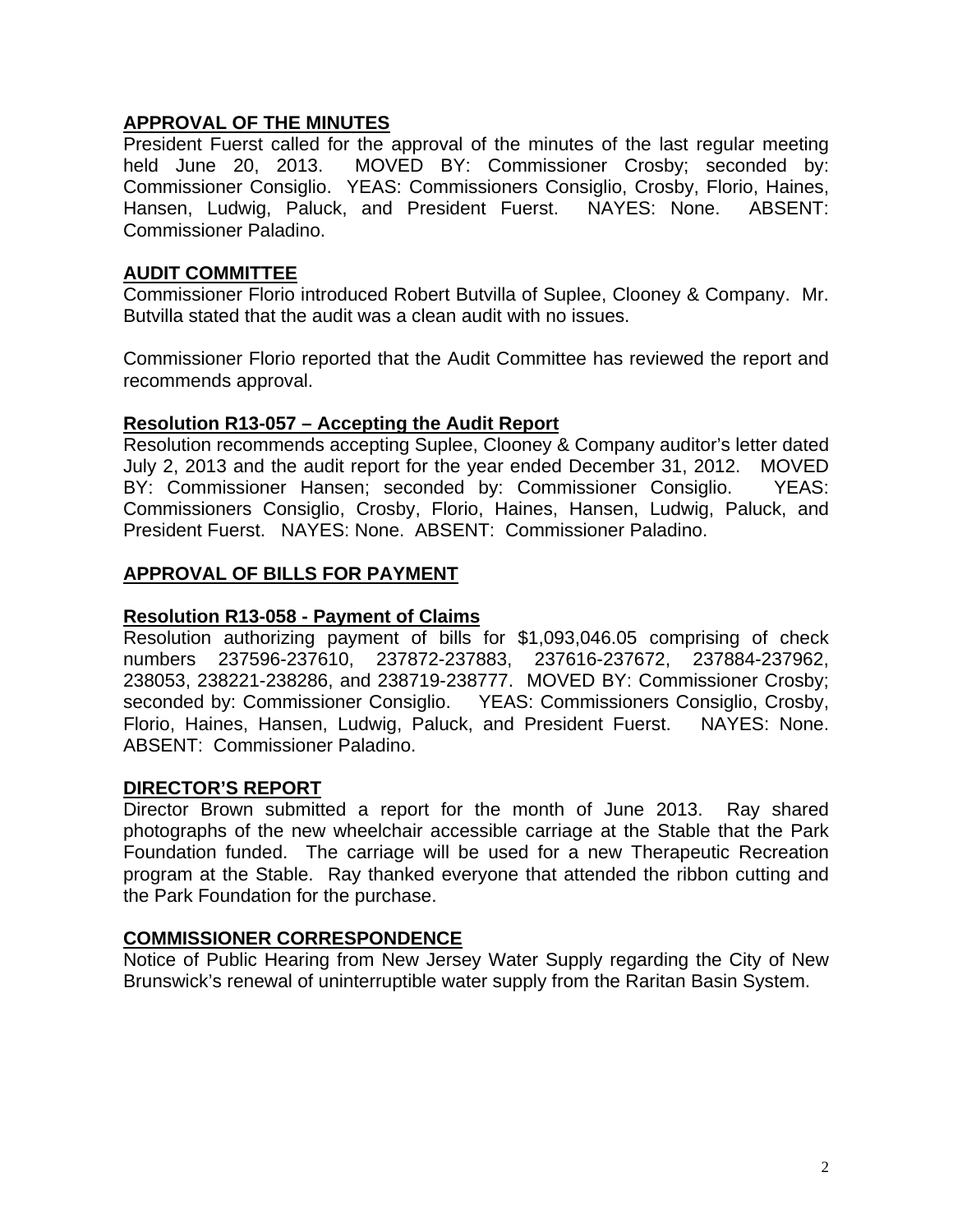# **CONSENT AGENDA**

## **CONSENT RESOLUTIONS**

The following resolutions were MOVED BY: Commissioner Hansen; seconded by: Commissioner Haines. YEAS: Commissioners Consiglio, Crosby, Florio, Haines, Hansen, Ludwig, Paluck, and President Fuerst. NAYES: None. ABSENT: Commissioner Paladino.

## **Resolution R13-059 – Renewal of License Agreement with the New Jersey Invasive Species Strike Team**

Resolution awards the renewal to August 31, 2015.

#### **Resolution R13-060 – Authorizing use of Morris County Co-Op Contract for Effluent Services**

Resolution awards a contract to Kleiza Enterprises, Inc. The cost is not to exceed \$47,000.00.

#### **Resolution R13-061 – Award of County Co-Op Contract for Purchase a 2013 Backhoe Loader with Options**

Resolution awards a contract to Powerco, Inc. for the purchase of one (1) 2013 Case 580 SN backhoe loader with options. The cost is not to exceed \$87,391.00.

## **Resolution R13-062 – Authorizing use of Morris County Co-Op for Purchase and Installation of Fencing at Skillman Park and Colonial Park Howe Complex**

Resolution awards a contract to E. B. Fence, LLC for installation of 380 feet of eight foot high chain link fencing with top rail and bottom wire, eight foot high gate, and one 32 foot wide by two feet high barrier gate at Colonial Park Howe Complex, and three rail vinyl posts and rail fencing material to secure the boundary of Skillman Park. The cost is not to exceed \$26,472.50.

## **COMMITTEE REPORTS**

## **FINANCE/BUSINESS ADMINISTRATION**

Commissioner Florio, Chair of the Committee, submitted a report for the month of June 2013.

Dale reported that the revenue is 9.5 percent less than revenue as compared to 2010 and 16 percent less than 2012. Golf revenue is 7.5 percent less than revenue as compared to 2010 and 15 percent in 2012. Golf revenue is 8.5 percent less than the five year average.

Dan Livak, Deputy Director/Business Administration submitted his report for June.

## **HUMAN RESOURCES**

Commissioner Consiglio, Chair of the Committee, submitted a report for the month of June 2013.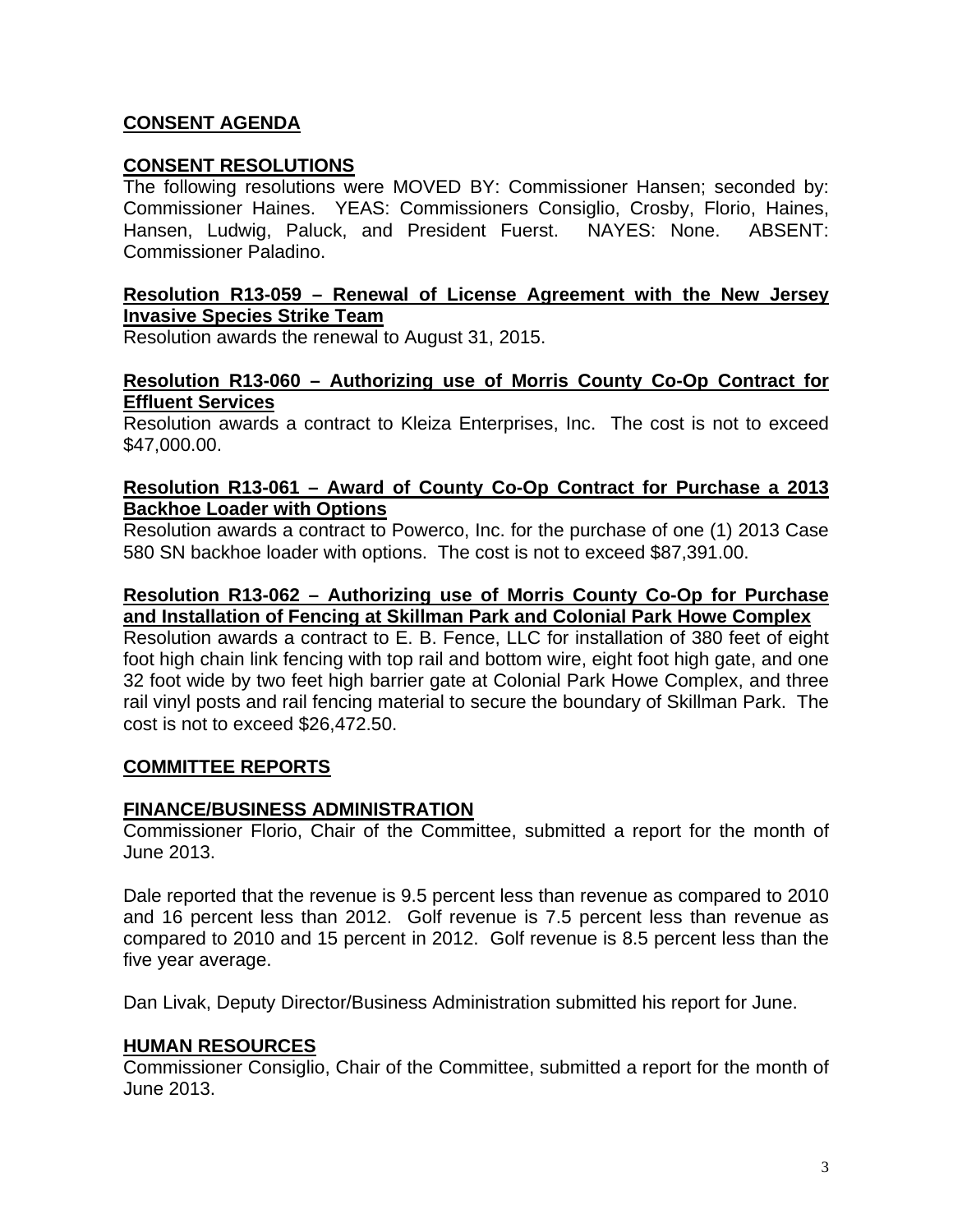Donna Umgelter, Manager Human Resources reported that she has been working with the County on an Active Shooter training program in August. The vacancies are listed on the report with the exception of the Greens Worker which has been filled.

# **LEISURE SERVICES**

Commissioner Ludwig, Chair of the Committee, submitted a report for the month of June 2013.

Dina Trunzo, Manager Therapeutic Recreation reported that camp is going well. Dina thanked Pierce Frauenheim and Mike Adams for their assistance with the air conditioning problems this summer in the TR wing. To beat the heat the campers will be enjoying water slides and water activities. The camp fishing derby was held yesterday and thank you to the Somerset County Police Association of Chiefs of Police who sponsored the event. Arrangements were made to have a state police helicopter land on the property. July 19 is Patriots Day when a few of the Somerset Patriots baseball players will come to camp and teach baseball skills to the campers. Dina thanked the Park Foundation for providing lunch for the event. There are only two more weeks of Camp Okee and then Summer Adventure, a program for the teens/young adults will be held for two weeks in August. Registration for the fall programs will be held in August.

Cathy Schrein, Manager, Environmental Science reported that the EEC budget has been slow in reflecting camp enrollment fees. Extreme Adventure has been a very successful program for ages 13 to 15. This week the participants will be going to waterfalls in Pennsylvania. Cathy thanked and expressed her appreciation to the Freeholders for the support with the EEC Exhibit Hall project. The design is completed and is going out to bid for the construction and installation. Cathy thanked everyone for her 15 years of employment with the Park Commission. President Fuerst wished Cathy the best of luck.

Marge Margentino, Manager Stable thanked the Park Foundation for the purchase of the carriage and the Wright and Mulvee families for the carriage. Camp has been going well and the staff has been tending to the horses during the high heat days. The Stable has been sending out notices to riders regarding what to wear while riding in the heat.

## **GOLF MANAGEMENT**

Commissioner Paluck, Chair of the Committee, submitted a report for the month of June 2013.

Bob Ransone, Deputy Director Golf Management reported that Quail Brook hosted the New Jersey State Public Links Qualifier and had 60 golfers. The US Women's Amateur Qualifier was held at Neshanic Valley with 40 golfers. New Jersey Monthly rated Neshanic Valley number one for the best County facility in Central New Jersey, practice facility, and best conditioned publicly owned. Quail Brook Golf Course was rated as the 40<sup>th</sup> best facility in the state of New Jersey.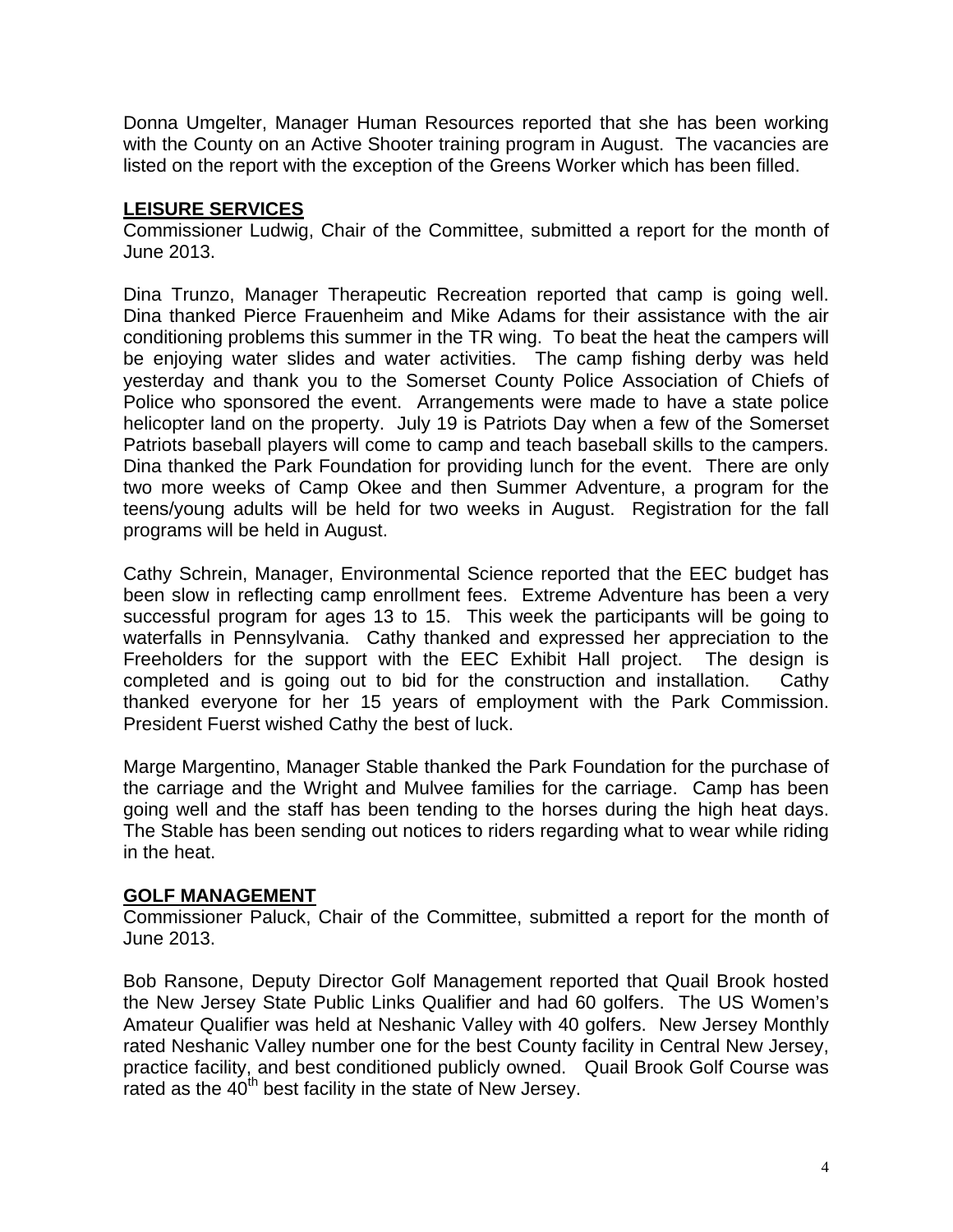Darrell Marcinek, Director of Golf Maintenance reported that June was the wettest month on record. Approximately 9 to 11 inches of rain fell. Staff continues to do a great job on the courses to sustain them through the heat and humidity. A rain garden is being installed at Quail Brook Senior Center to comply with the River Friendly requirements.

Commissioner Paluck reported that in this heat and humidity it is very hard to keep the grass from dying due to diseases and grasses burning. Dot said Neshanic Valley Golf Course looks great and has received rave reviews. She congratulated Darrell and his staff on the work they are doing.

## **INFORMATION MANAGEMENT**

Commissioner Hansen, Chair of the Committee, submitted a report for the month of June 2013.

Alex Mathew, Manager, Information Management reported that the credit card processor switch from Heartland to TB Bank is completed and there were no problems in processing credit cards. Alex is working with the County on the network line speed evaluation report. The County will also be creating a report on their findings. Commissioner Hansen reported that the results of the County's findings will be the basis for upgrades needed to improve communication services.

## **VISITOR SERVICES**

Commission Crosby, Chair of the Committee, submitted a report for the month of June 2013.

Dave Dendler, Manager Park Rangers reported that the July 4<sup>th</sup> parking at Raritan Valley Community College went extremely well. The Park Rangers are finishing the CPR and first aid training. Trail work continues with volunteers. Patrolling continues on the rivers and reservoir during the high heat days.

Commissioner Consiglio expressed his thanks to all the employees that transitioned the parking facilities for the July 4 event.

Dave spoke with the two women regarding the off leash problems and he gave them the Park Rangers telephone numbers and Dave will be working with Rich Reitman on a press release regarding the importance of keeping dogs on a leash. They are asking that more signs be added to Colonial and Duke Island Park and Dave will meet them at those parks to discuss where the signs should be placed.

## **PROPERTY MANAGEMENT**

Commissioner Crosby, Chair of the Committee, submitted a report for the month of June 2013.

Don Korbobo, Property Management Coordinator reported that a farm bid will be advertised for four parcels. Two parcels have been previously licensed and two are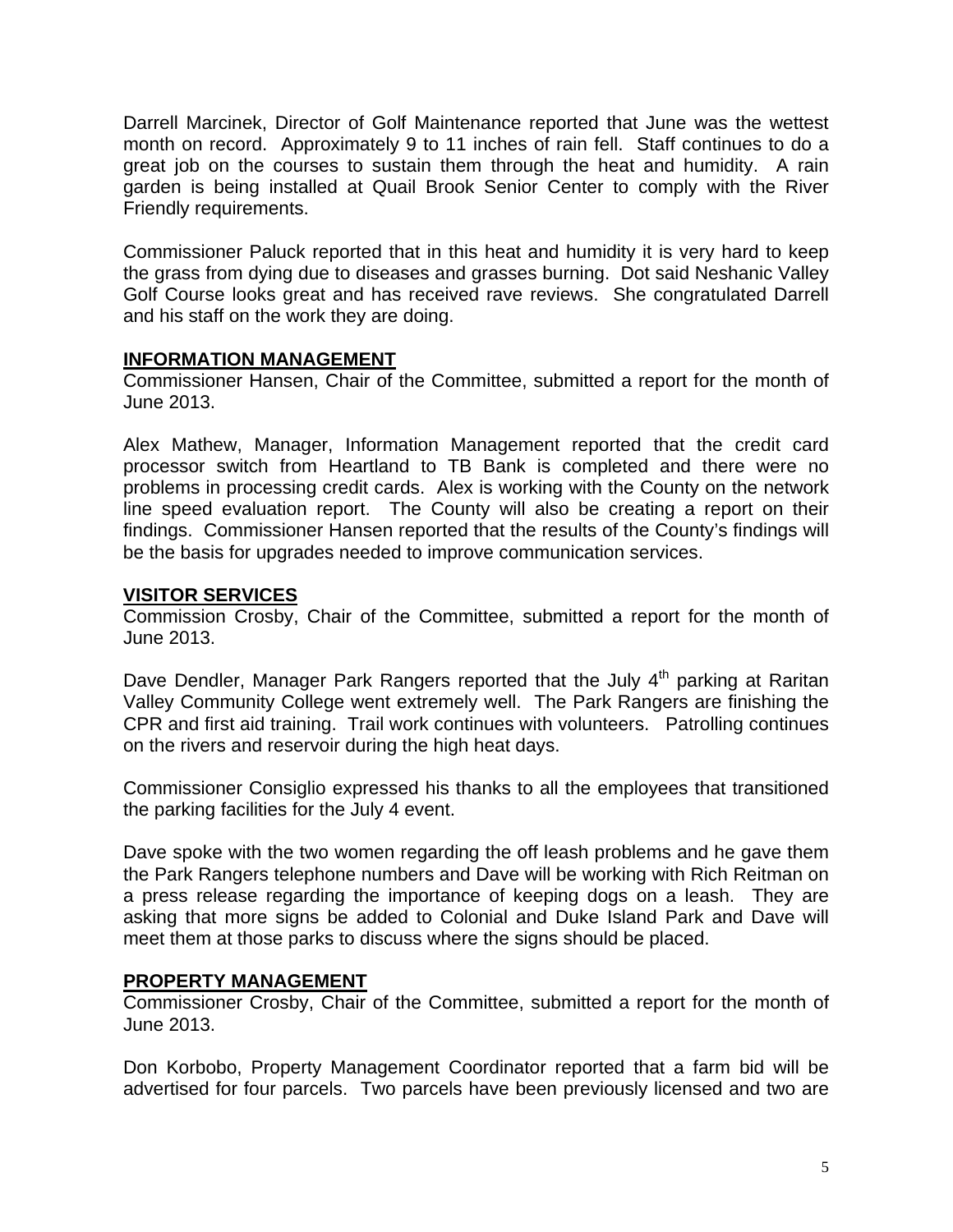new. The new parcels should generate an annual revenue of \$850.00 or more. The licenses will begin on January 1, 2014.

## **PLANNING AND LAND ACQUISITION**

Commissioner Haines, Chair of the Committee, submitted a report for the month of June 2013.

Tom Boccino, Parks Section Principal Planner, Land Acquisition reported that there has been a purchase of a property of 45 acres on Lamington Road. The purchase was with Bedminster. A portion of Green Acres grant money for Bedminster was used to purchase the land. The property will be used as passive pursuits.

## **CAPITAL FACILIITES – CONSTRUCTION and ENGINEERING**

Adam Slutsky, Principal Engineer reported that the dredging of the ponds at Colonial Park is completed. The construction of the Green Knoll Golf Course wash down building continues. The restoration of the Van Camp barn continues. There are five projects that will go out to bid within the next two to three months.

## **PARK MAINTENANCE & HORTICULTURE**

Commissioner Consiglio, Chair of the Committee submitted a report for the month of June 2013.

Jim Avens, Manager Horticulture reported that the gardens are doing well and visitation is good. In June, Buck Garden provided guided tours for two prestigious public gardens; Wave Hill Public Garden in the Bronx and the Brooklyn Botanical Garden. Nancy Buck Pyne greeted the group from Brooklyn. At Colonial Park Gardens, the annual Garden Party will be held at the Perennial Garden on Saturday, July 20 from 11 a.m. to 3 p.m. Music, garden lectures, and refreshments will be offered. All are invited to attend.

Mike Ballow, Manager Park Maintenance reported that staff has been trimming trees as a safety precaution. Staff is preparing for the 4H fair. Staff has been working on cleaning Skillman Park and preparing for the installation of the fencing. The waterways at Duke Island Park have been cleared.

Pierce Frauenheim Deputy Director Park Maintenance reported that meetings have been held regarding the preparation for the 4H Fair. Pierce thanked the staff for a great job on July 4.

Commissioner Crosby reported that he attended the July 4 festivities and staff did a great job.

## **FREEHOLDER'S REPORT**

Freeholder Walsh thanked the Park Commission staff and Ray Brown for the July 4 event. Patricia has not heard one complaint regarding the event, including the